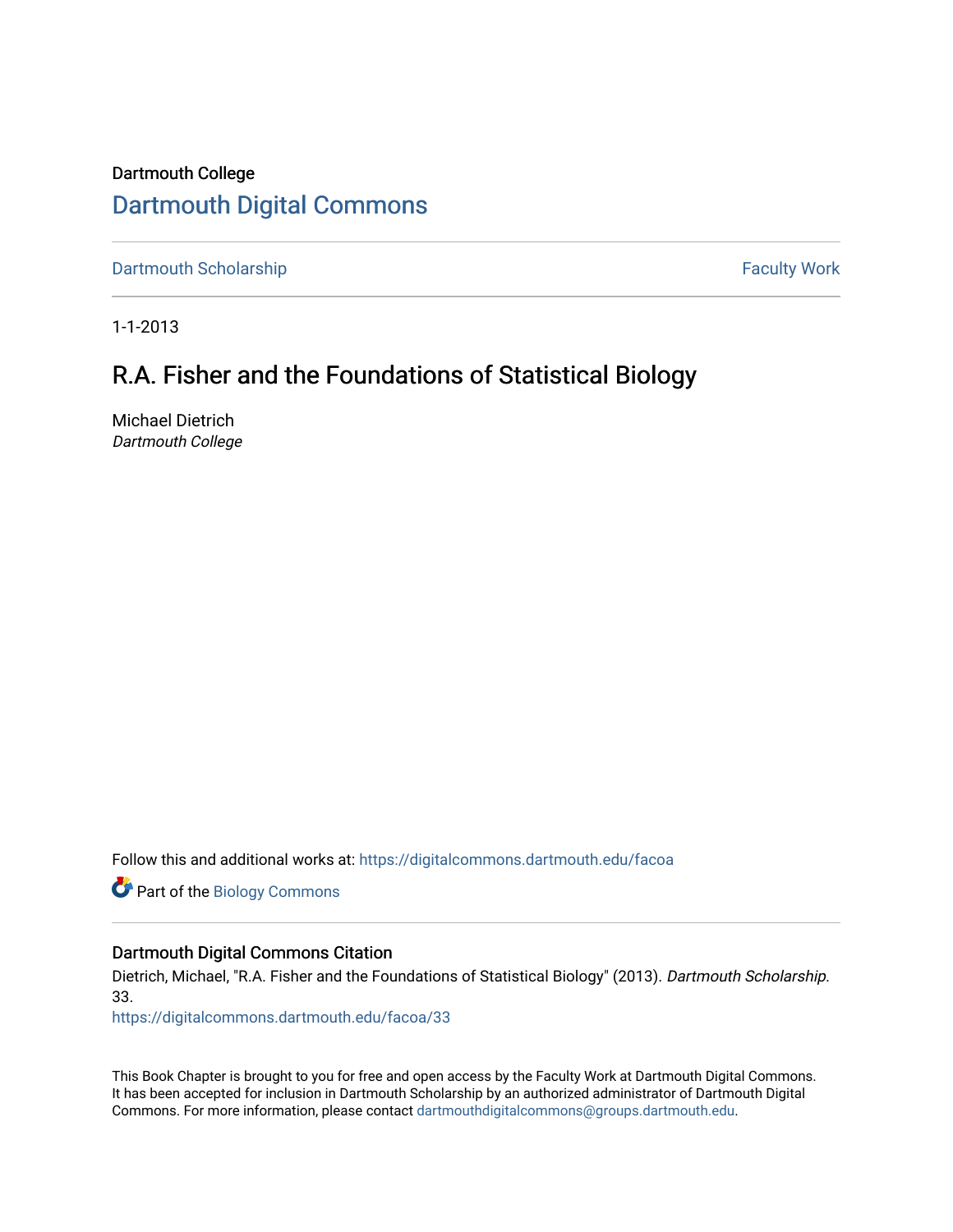# **r. a. fisher and the foundations of statistical biology**R. A. FISHER AND THE F<br>OF STATISTICAL BIOLOG

#### **introduction**

In July of 1951, Sir R. A. Fisher  $(1890-1962)$  used the occasion of his Bateson Lecture to reflect on statistical methods in genetics (see figure 8.1). Having made foundational contributions to both statistics and genetics beginning arguably in 1918, Fisher saw them as quintessential twentieth- century disciplines. While nineteenth- century antecedents could be easily found for both, statistics and genetics came to maturity as "distinct points of view" in the twentieth century.<sup>1</sup> Fisher played an important role in articulating the point of view of both modern genetics and modern statistics, but more importantly, he successfully managed their integration. In doing so, Fisher did more than bring his training in mathematics to bear on biological topics. He used his mathematical abilities to reconceive statistics, experimentation, and evolutionary biology.

Fisher came to biology as an outsider in the sense that his formal training as a student emphasized mathematics. His interests in genetics and eugenics, however, began early as well. Even though there were other wellknown synthesizers of mathematics and biology at the time, Fisher's interests and training were not typical of the great majority of biologists of his day. Fisher's innovative work in statistical biology met both with indifference from many biologists, as a result, and often opposition from more established statistical biologists.

The opposition that Fisher's innovations faced led him to comment, "A new subject for investigation will find itself opposed by indifference, by inertia, and usually by ridicule. A new point of view, however, affecting thought on a wide range of topics may expect a much fiercer antagonism."<sup>2</sup> The statistical, genetic, and experimental "points of view" that Fisher championed developed significantly over the first decades of the twentieth century. The antagonism they faced only pushed Fisher to refine them further. A more passive advocate may have been pushed to the margins, but Fisher's persistence, personality, and patrons allowed him to redefine how mathematics could be brought into the core of biological thought and practice.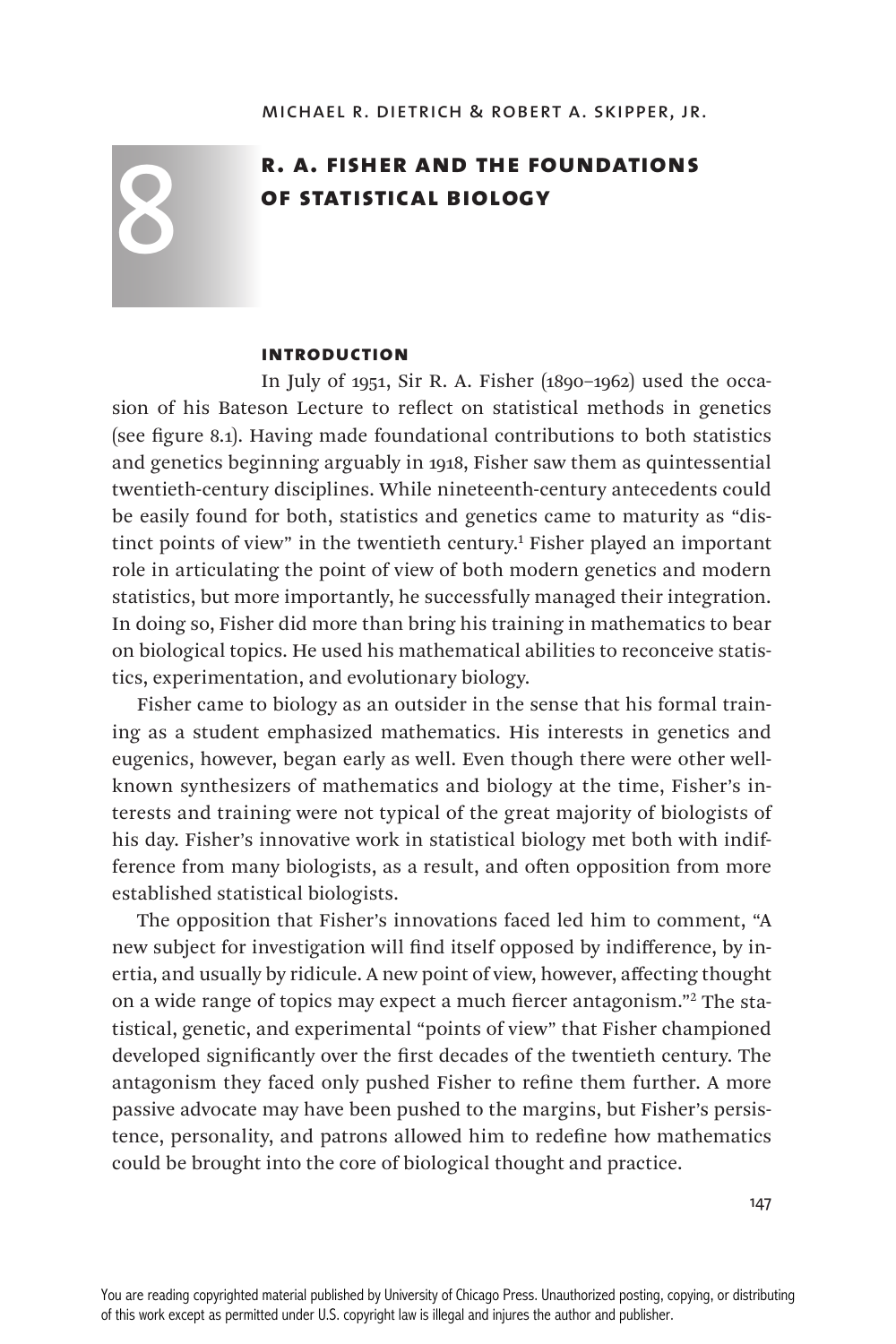

**Figure 8.1:** R. A. Fisher. Photograph by SPL/Photo Researchers, Inc.

## **articulating new points of view**

In retrospect, Fisher claimed that genetics was a natural source for statistical thinking because of its heavy use of frequencies and the natural randomization of genotypes that make genetic experimentation easy. How-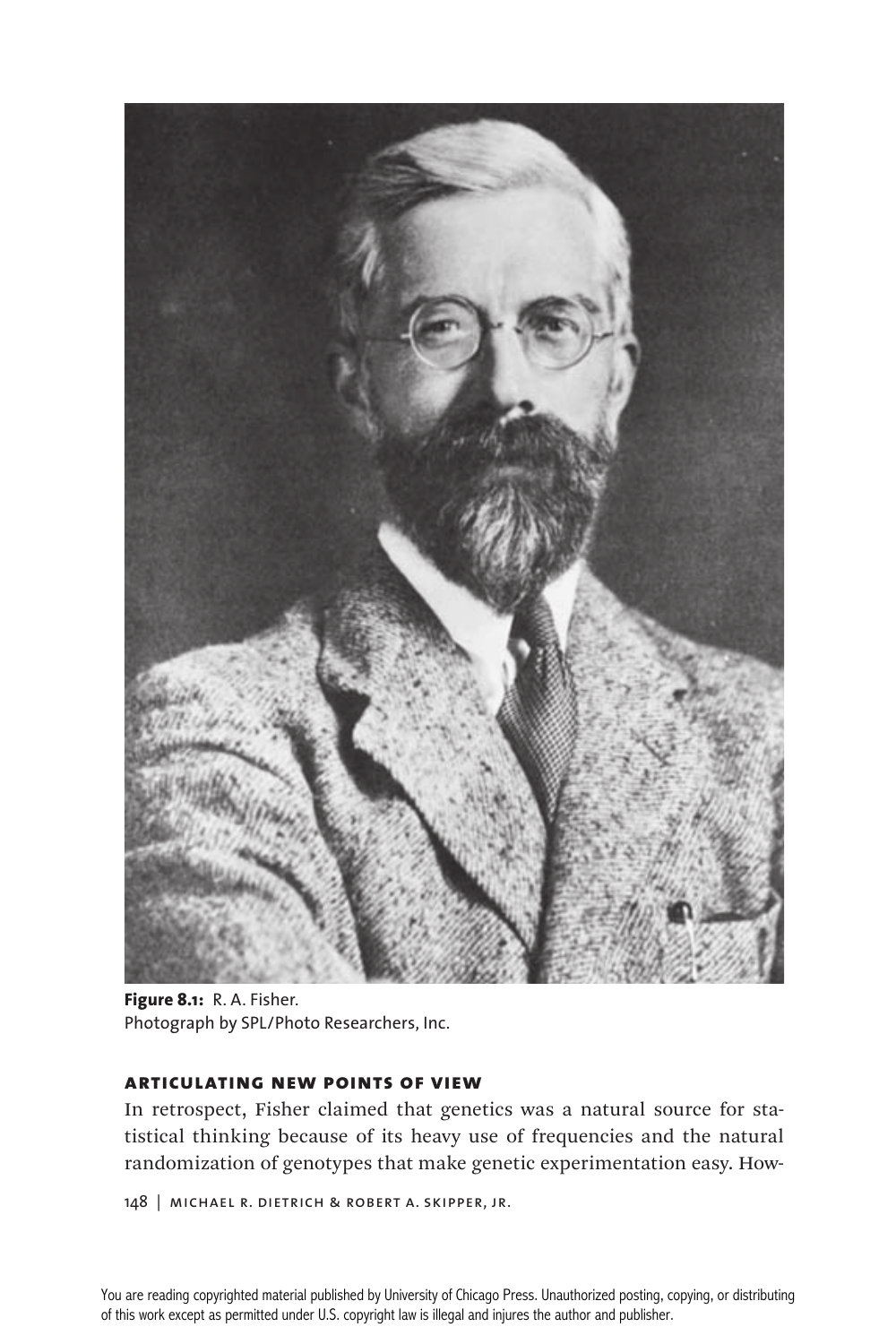ever natural the synergy between genetics and statistics may be, Fisher was initially drawn to their intersection through eugenics and biometry. As a student at Cambridge from 1909 to 1913, Fisher studied mathematics but developed broad interests. As he himself commented, he entered Cambridge on "the centenary of Darwin's birth and the jubilee of the publication of *The*  Origin of Species."<sup>3</sup> William Bateson, Mendel's English champion, had been given a professorship the year before, and in 1912 it would be endowed as the Arthur Balfour Chair of Genetics.<sup>4</sup> Darwinism, Mendelism, and the debates over their differences would have been unavoidable for Fisher at Cambridge. Eugenics made them irresistible.

Sir Francis Galton inaugurated the English eugenics movement in 1869 with his book *Hereditary Genius*.<sup>5</sup> Galton's eugenics rested on the scientific management of human heredity by encouraging reproduction among those supposed to be "fit" and discouraging reproduction of the supposedly "unfit." In doing so, eugenicists hoped to direct the course of human evolution.<sup>6</sup>

Once introduced to the rising eugenics movement, Fisher's youthful enthusiasm led him to help form the Cambridge University Eugenics Society in 1911. Eugenics for Fisher was not a passing fad, however. His intellectual interest in the topic never faltered, and Fisher sought to live by the eugenic principles that he advanced by having eight children.7

Eugenics formed the natural bridge between Fisher's interest in mathematics and the new fields of genetics and statistics. In turn-of-the-century England, Francis Galton and Karl Pearson occupied this intersection, and it was to their work that Fisher turned as a college student. In order to understand the resemblance between generations, Galton had developed techniques of correlation and regression to represent heredity from a statistical point of view. Like his cousin, Charles Darwin, Galton believed that hereditary traits were continuous gradations of form best described by a normal distribution. An individual's heredity then was represented in terms of a law of ancestral heredity, in which an individual's ancestors each made a diminishing contribution.<sup>8</sup> Inspired by Galton's approach, Karl Pearson developed biometrics, a statistical approach to biology, which supported a Darwinian view of the gradual evolution of continuous traits under the direction of natural selection.

In 1911, Fisher addressed the Cambridge Eugenics Society on the intersection of Mendelism and biometry. At the time, Mendelism was cast by William Bateson in diametric opposition to the biometrical approach advocated by Karl Pearson. For Bateson, Mendelism supported his view of discrete hereditary characters and saltational evolution. However, as a dispute, the arguments between Mendelians and biometricians also raised questions about the appropriate role of probability and statistics. Fisher was taken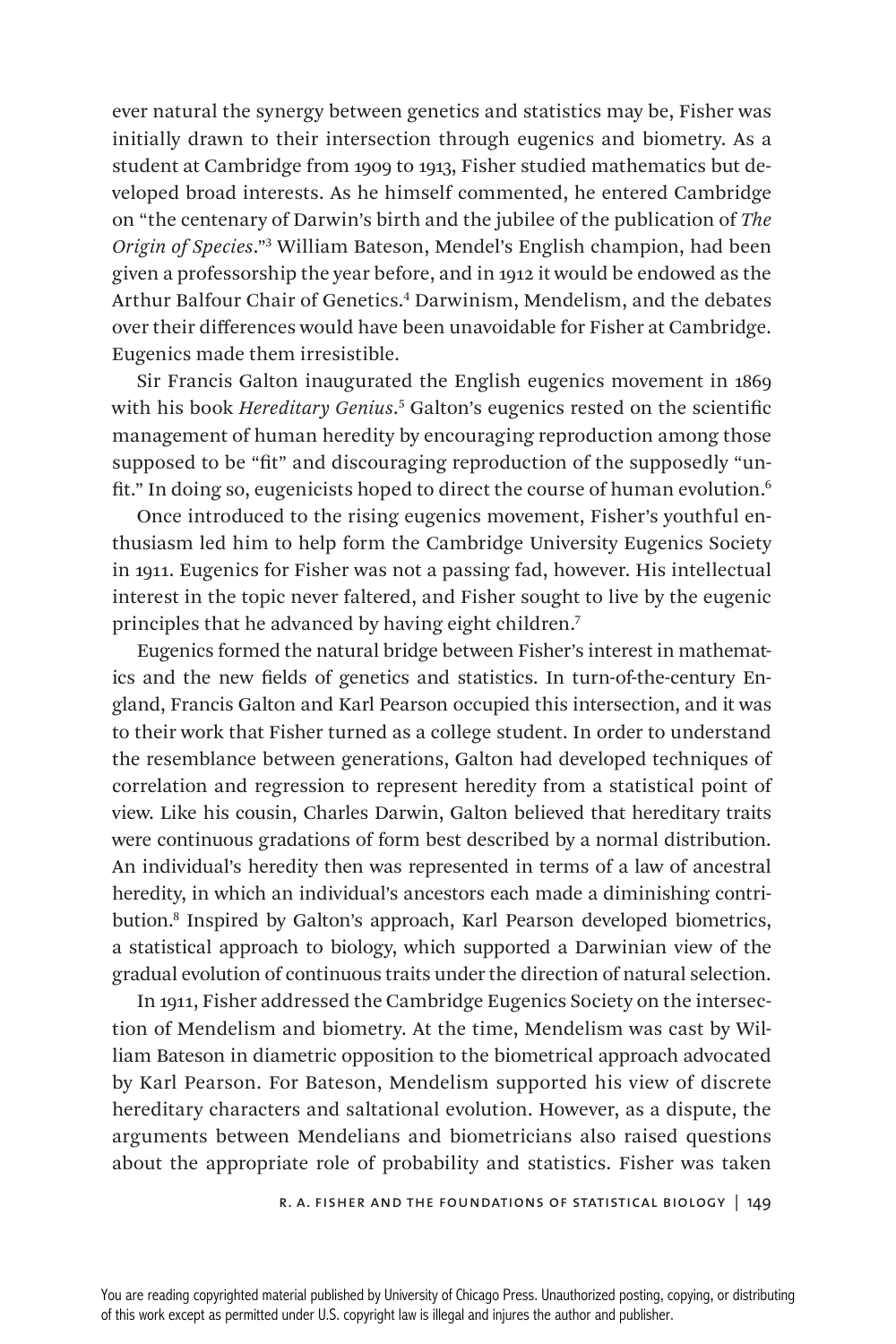by exactly these questions, and in his overview of both positions notes the role of probability in each and praises the power of the biometrical use of statistics to analyze biological observations without relying on theory or abstraction. Moreover, from a eugenic point of view, the biometrical approach convinced him that it was possible to create "a slow and sure improvement in the mental and physical status of a population" without the complications of the "experimental breeding" that Mendelism would require.9

While still an undergraduate, Fisher made his first foray into statistics with his 1912 paper, "An Absolute Criterion for Fitting Frequency Curves."<sup>10</sup> Inspired by work on the theory of errors in astronomy and mathematics, Fisher criticized the least squares method and the method of moments. John Aldrich claims that Fisher's true target here was Karl Pearson's 1902 essay, "On the Systematic Fitting of Curves to Observations and Measurements."11 Pearson favored both of these methods, but Fisher found their justification to be arbitrary, and so their agreement with each other was problematic rather than reassuring. In their place, he championed an approach to error he had learned from the astronomers based on Gauss's least squares method.12

The dominant school of thought at the time was Bayesian and employed what was called the method of inverse probability. Named for Thomas Bayes, the Bayes theorem for any two events A and B claims that the conditional probability of event A given event B is:

$$
P(A | B) = \frac{P(B | A)P(A)}{P(B)}.
$$

In this equation, the probability of event A,  $P(A)$ , is called the prior probability, meaning that it is the probability of A before event B. The probability of A given B or after B has occurred is the posterior probability. The Bayes theorem tells us how to adjust our prior probability of A in light of a new event B; or the prior probability of a hypothesis, H, in light of evidence, E. In more direct terms, Bayes theorem addresses the problem of how new evidence can guide the revision of our previous beliefs— it addresses the problem of induction.

At the time Fisher was writing, it was common practice to recognize that if the prior probability was unknown, then one could assume that there was, in Pearson's words, an "equal distribution of ignorance" so all probability values of H are the same, or all beliefs about the probability of H are equivalent. This means that the probability of H given E does not depend on the prior probability of H, but on the remaining term,  $P(E/H)/P(E)$ . Fisher was critically examining the claim that the curve that best fits the data was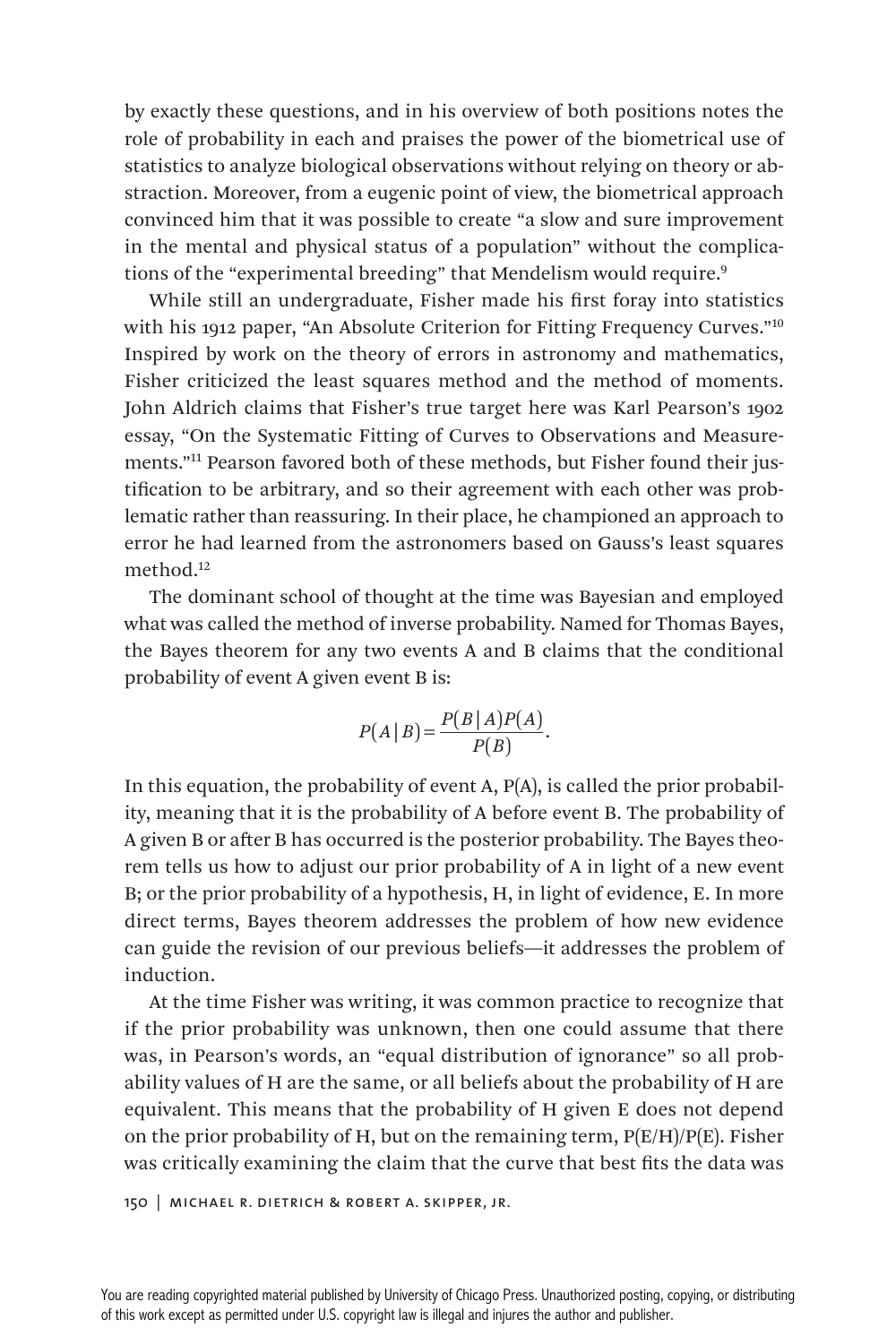the one that maximized the posterior probability. What he was proposing was that maximizing  $P(H/E)$  and maximizing  $P(E/H)/P(E)$  were not equivalent. In fact, they weren't even both probabilities.

Fisher was a frequentist. He believed that probabilities described relative frequencies of events in a certain number of trials or experiments. The probability of a kind of occurrence was estimated by the ratio of the number of observed occurrences of an event for a given total number of trials. Moreover, given an infinite number of trials, the ratio of the number of events to the number of trials will converge on the true probability value. Fisher understood the Bayesian approach as trying to assign a probability value to something that was unique— not subject to repeated trials, and not subject to sampling as a result. For Fisher, it was legitimate to ask about the probability of observing an experimental outcome, but it did not make sense to speak of the probability of a hypothesis. To differentiate these approaches, Fisher distinguished the probability of a hypothesis from its likelihood. The likelihood of a hypothesis given some evidence is equivalent to the probability of the evidence given the assumption of the hypothesis. For Fisher, maximizing likelihoods was the more statistically sound method of estimation and curve fitting since it could be grounded in observed frequencies. In making his case for the distinction between probability and likelihood, Fisher would transform the foundations of statistics. Translating the resulting authority from statistics to biology and demonstrating the deep relevance of statistics to biology were crucial in Fisher's transformation from a mathematician to a biologist.

Fisher was drawn to the theory of errors by a paper by "Student," really W. S. Gosset who was not allowed by his employer, Guiness Brewing, to publish under his own name since the statistical test was considered a trade secret. Gossett addressed the problem of estimating error when using a small sample size. This led Fisher to consider how to estimate error when calculating a correlation coefficient for small samples. Moreover, Fisher's maximum likelihood method gave importantly different results from Gossett's. The fine points of Fisher's essay were not fully grasped by Gossett or Pearson, who read it and discussed it in correspondence, but they did appreciate that Fisher was a young talent in statistics.

After graduation Fisher spent some time working on a farm in Canada, presumably to rest his notoriously poor eyesight. However, Fisher seemed to genuinely love farm life and would settle on a farm when he married in 1917. By then Fisher had returned to England and, determined to do his part for the war effort, taught mathematics and physics at public schools since he was not eligible for military service.

```
r. a. fisher and the foundations of statistical biology | 151
```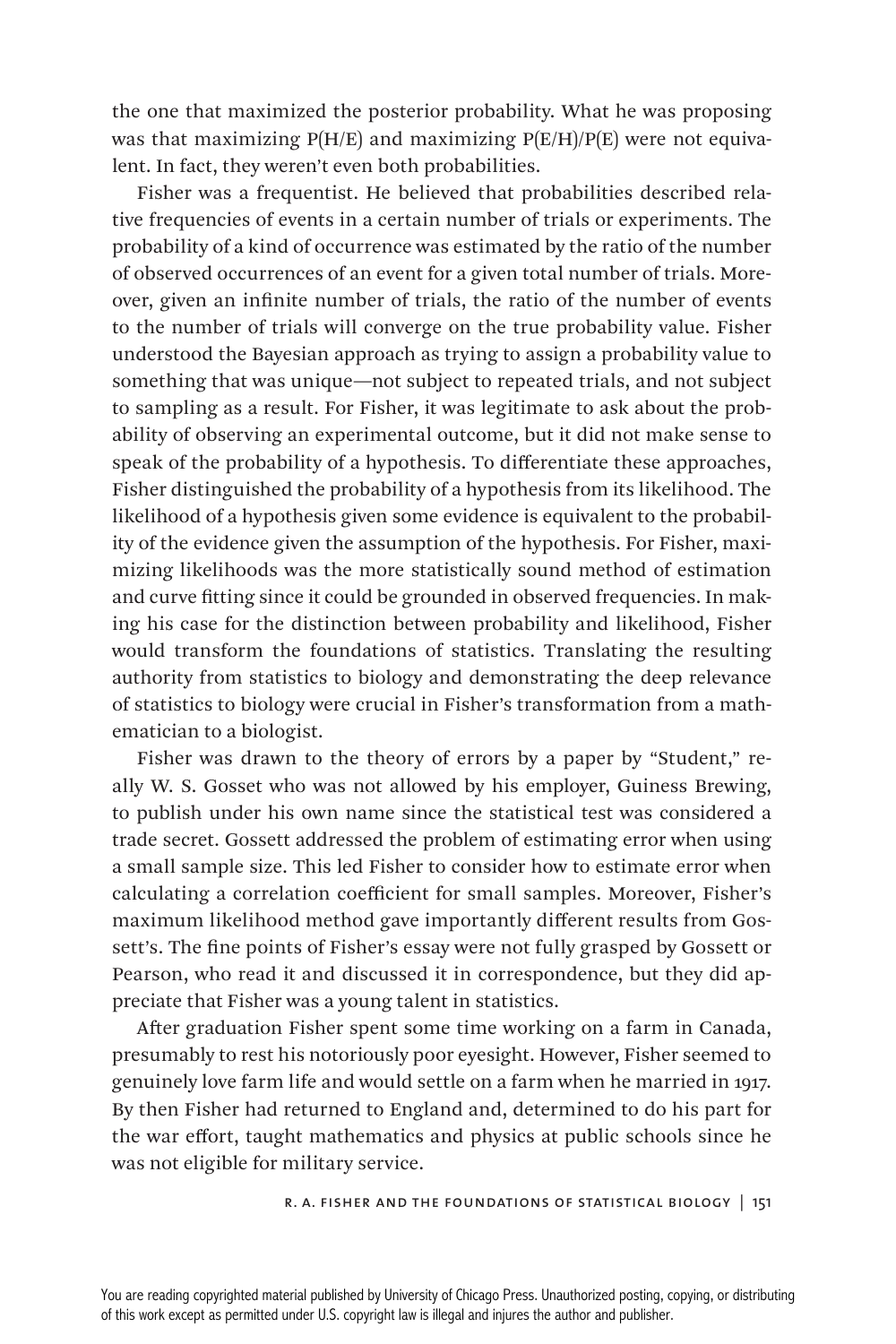In 1914, Fisher published a proof of Gosset's solution using multidimensional geometry. While other statisticians did not share Fisher's fondness for geometrical reasoning about distributions, Pearson did publish it in his journal *Biometrika*. 13 Pearson's group was also occupied during the war with distributions of correlation coefficients, and in 1916, his group published a paper critical of Fisher's approach, claiming that it depended on the Bayes theorem. The injustice of this claim stung Fisher and motivated him clarify his stance on likelihood as an alternative to Bayes. At the same time it signaled a declining relationship with Pearson, who declined to publish Fisher's 1916 paper on correlation with regard to Mendelian traits. Pearson probably thought of himself as the senior professor helping to sort out the younger Fisher, and sent Fisher extensive comments on another 1916 note regarding error and estimation. Fisher responded by seeking to put statistics on a firmer mathematical foundation that directly took aim at the substantial work of Pearson.14 When Fisher published his own criticisms of Pearson, their enmity became mutual. However, as historian Stephen Stigler has convincingly argued, the antagonism that Fisher felt toward Pearson certainly spurred him to develop his method of maximum likelihood and articulate the grounds for the justification of statistical methods.<sup>15</sup>

Throughout this period Fisher had maintained his interest in eugenics and sought an active role in the Eugenics Education Society. This interest brought him into contact with Major Leonard Darwin, Charles' fourth son and an avid eugenicist himself.16 Darwin became Fisher's mentor and advocate around 1914, when Fisher began publishing book reviews for *Eugenics Review*. While Fisher scraped by financially as a farmer and teacher, Darwin arranged for a stipend from the Eugenics Society. This undoubtedly helped fuel the fire that led Fisher to write over 200 reviews on eugenics over twenty years.

But the relationship was something more. Fisher revered Darwin and sought his approval. When he discovered that Darwin and Pearson had had a disagreement on the effects of natural selection on the correlation of hereditary traits, Fisher sought to vindicate Darwin, but Darwin counseled restraint.17 Nevertheless, Darwin encouraged Fisher to continue his work on the intersection of statistics and heredity. Indeed, when Fisher's paper on the correlation of relatives was rejected by Pearson for *Biometrika*, Darwin sponsored its publication in the *Transactions of the Royal Society of Edinburgh*. This paper helped Fisher land two job offers the next year: one in the Galton Laboratory and one at the Rothamsted Experimental Station. He chose Rothamsted.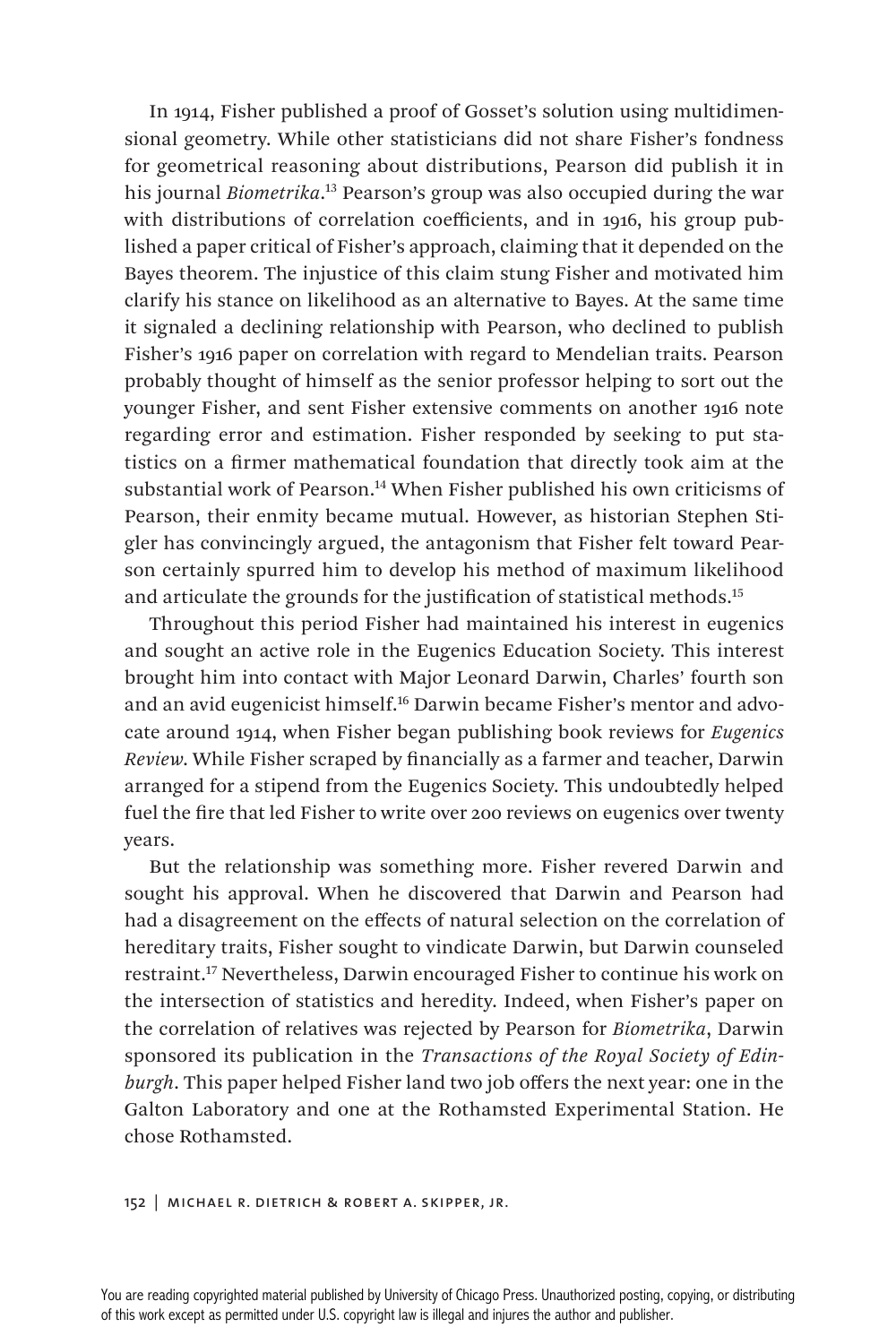### **EVOLUTION FROM A STATISTICAL GENETICS POINT OF VIEW**

When Fisher was at Rothamsted Experimental Station from 1919 to 1933, he engaged with a mass of biological data that allowed him to revolutionize statistics, and he become convinced of the value of engaging statistical analysis with real biological data. Researchers at Rothamsted had accumulated years of data on crop growth and yield under a wide range of different conditions. Fisher's challenge was to find something biologically interesting in that data. What he found and published in a series of papers was important both biologically and statistically. Biologically, Fisher was able to disentangle the effects of various fertilizer treatments from soil, weather, and cultivation conditions. At the same time, Fisher developed methods for statistical experimentation based on randomization and the analysis of variance that would radically change the way in which any researcher could conduct a statistical experiment in the future. These methods were published in 1925 as *Statistical Meth*ods for Research Workers.<sup>18</sup> Initial reviews were critical as primarily English statisticians struggled to make sense of this new empirical approach. Reflecting on this later, Fisher offered that recognition takes time when the revision of cherished beliefs bruises the feelings of their holders. Fisher's recognition came first from abroad, where experimental agriculture was established and appreciated in institutions such as the USDA and many land grant universities in the United States.19

Fisher's work on the analysis of variance as applied to biology had begun much earlier in his work on correlation in evolution. In his 1918 paper, "On the Correlation of Relatives on the Supposition of Mendelian Inheritance," Fisher considered the statistical consequences of dominance, epistatic gene interaction, assortative mating, multiple alleles, and linkage on the correlations between relatives. Fisher argued that the effects of dominance and gene interaction would confuse the actual genetic similarity between relatives. He also knew that the environment could confuse such similarity. Fisher here formally introduced the concepts of variance and the analysis of variance. He wrote:

When there are two independent causes of variability capable of producing in an otherwise uniform population distributions with standard deviations  $\sigma_1$  and  $\sigma_2$ , it is found that the distribution, when both causes act together, has a standard deviation  $\sqrt{\sigma_1^2 + \sigma_2^2}$ . It is therefore desirable in analyzing the causes of variability to deal with the square of the standard deviation as the measure of variability. We shall term this quantity the Variance of the normal population to which it refers, and we may now ascribe to the constituent causes fractions or percentages of the total variance which they together produce.<sup>20</sup>

You are reading copyrighted material published by University of Chicago Press. Unauthorized posting, copying, or distributing of this work except as permitted under U.S. copyright law is illegal and injures the author and publisher.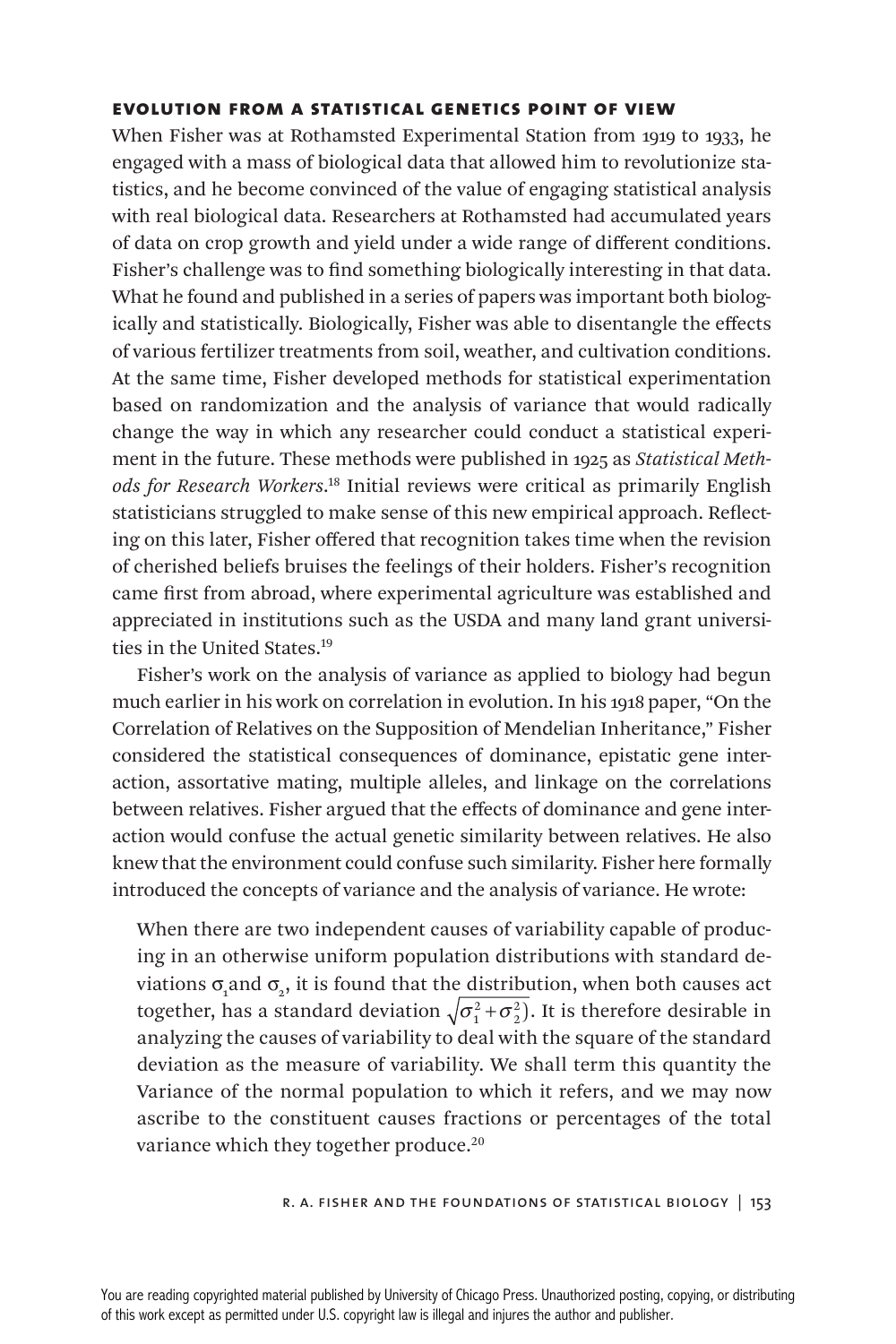Fisher used this new tool to partition the total variance into its component parts. He labeled that portion of the total variance that accurately described the correlation between relatives the "additive" genetic component of variance. The "nonadditive" genetic component included dominance, gene interaction, and linkage. Environmental effects, such as random changes in environment, comprised a third component of the total variance. In 1922, on the basis of his 1918 work, Fisher argued that the additive component of variance was the most important for evolution by natural selection. Indeed, he argued that, particularly in large populations, nonadditive and environmental components of the total variance are negligible. Selection would act most strongly on any factor with a large additive contribution to the total genetic variance, usually by eliminating them from the population.<sup>21</sup> Most of the time, evolution, and especially adaptation, proceed very slowly, with low levels of selection acting on mutations of small effect and in large populations holding considerable genetic variation. Where Fisher's 1918 paper defended the principles of Mendelian heredity against the criticisms of the biometricians, his 1922 paper defended Darwinism *using* the principles of Mendelian heredity. Fisher's aim was to respond to a set of criticisms that Darwinian natural selection cannot be the correct mechanism of evolution because the genetics of populations are such that there is not enough variation available for selection to act upon. During the course of the paper, Fisher eliminated from consideration what he took to be insignificant evolutionary factors, such as epistatic gene interaction and genetic drift, and placed his confidence in natural selection.

Fisher's synthesis of Mendelism and Darwinism within a mathematical framework culminated in his 1930 book, *The Genetical Theory of Natural Selection*, which became one of the principal texts, along with those of J. B. S. Haldane and Sewall Wright, establishing the field of theoretical population genetics.<sup>22</sup> Fisher begins his book with his case for the mutual compatibility of Darwin's mechanism of natural selection and Mendelian genetics. He ends it by exploring the eugenic consequences of this statistical and genetic understanding of the evolutionary process. Fisher considered the first two chapters, on the nature of inheritance and the "fundamental theorem of natural selection," the most important of the book. Indeed, these two chapters accomplish the key piece of the reconciliation by continuing the general argument strategy he had used in 1918 and 1922 of defending Mendelian particulate inheritance and then demonstrating how Darwinian natural selection may plausibly be the principal cause of evolution in Mendelian populations.

Fisher's mathematical approach is most fully developed in his second chapter of *The Genetical Theory of Natural Selection*. The arguments here are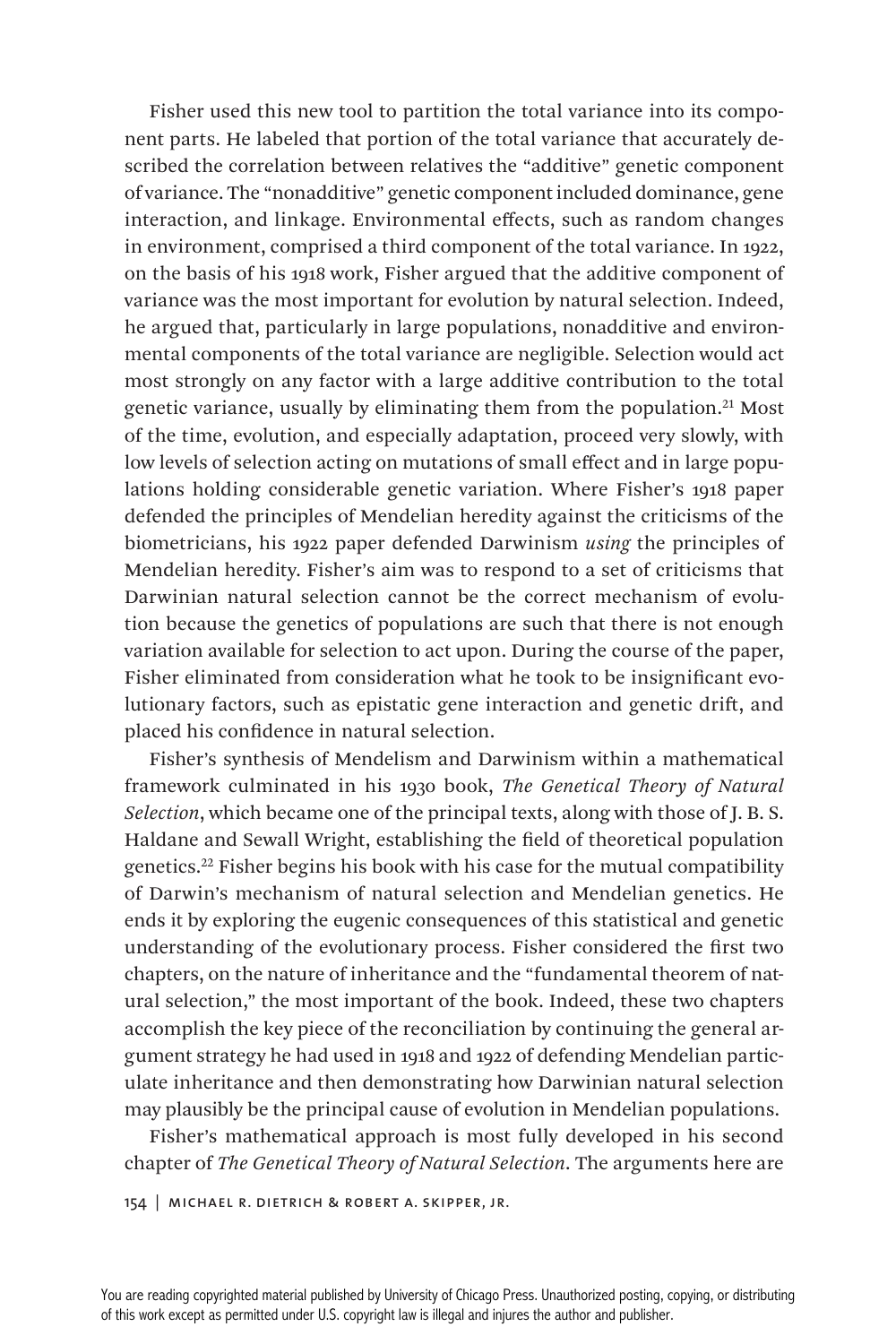drawn largely from Fisher's 1922 paper "On the Dominance Ratio" and his 1930 paper "The Distribution of Gene Ratios for Rare Mutations," which was a response to Sewall Wright's correction of Fisher's 1922 paper. Three key elements may be distilled from Fisher's "heavy" mathematics in the second chapter of *The Genetical Theory*. The first is a measure of average population fitness, Fisher's "Malthusian parameter" (i.e., the reproductive value of all genotypes at all stages of their life histories). The second is a measure of variation in fitness, which Fisher partitions into genetic and environmental components (based on his distinctions from 1918 and 1922). The third is a measure of the rate of increase in fitness (i.e., the change in fitness due to natural selection). For Fisher, "*the rate of increase of fi tness of any organism at any time is equal to its ge ne tic variance in fi tness at that time*" (emphasis in original).23 This last element is Fisher's "fundamental theorem of natural selection," and it is the centerpiece of his theory of natural selection.

Interestingly, inasmuch as Fisher considered his fundamental theorem the centerpiece of his evolutionary theory, it happens that the theorem is also the most obscure element of it. The theorem was often misunderstood until 1989, when Warren Ewens rediscovered George Price's 1972 clarification and proof of it.24 Fisher's original statement of the theorem in 1930 suggests that mean fitness can never decrease because variances cannot be negative. Price showed that in fact the theorem does not describe the total rate of change in fitness but, rather, only one component of it. That part is the portion of the rate of increase that can be ascribed to natural selection. And, actually, in Fisher's ensuing discussion of the theorem, he makes this clear. The total rate of change in mean fitness is due to a variety of forces including natural selection, environmental changes, epistatic gene interaction, dominance, and so forth. The theorem isolates the changes due to natural selection from the rest, a move suggested in Fisher's 1922 paper. The relative importance of the additive component of genetic variance was increasingly appreciated in the genetics community after the Second World War. Price and Ewens recognized this and clarified the statement of the theorem by substituting "*additive* genetic variance" for "genetic variance" (since genetic variance includes both an additive and nonadditive part). With the theorem clarified, however, Price and later Ewens argue that it is not so fundamental. Given that it is a statement about only a portion of the rate of increase in fitness, it is incomplete. The Price-Ewens interpretation of the theorem is now the standard one.

Fisher compared both his 1922 and 1930 exploration of the balance of evolutionary factors and the "laws" that describe them to the theory of gases and the second law of thermodynamics, respectively. Of the 1922 investigation, Fisher says,

r. a. fisher and the foundations of statistical biology | 155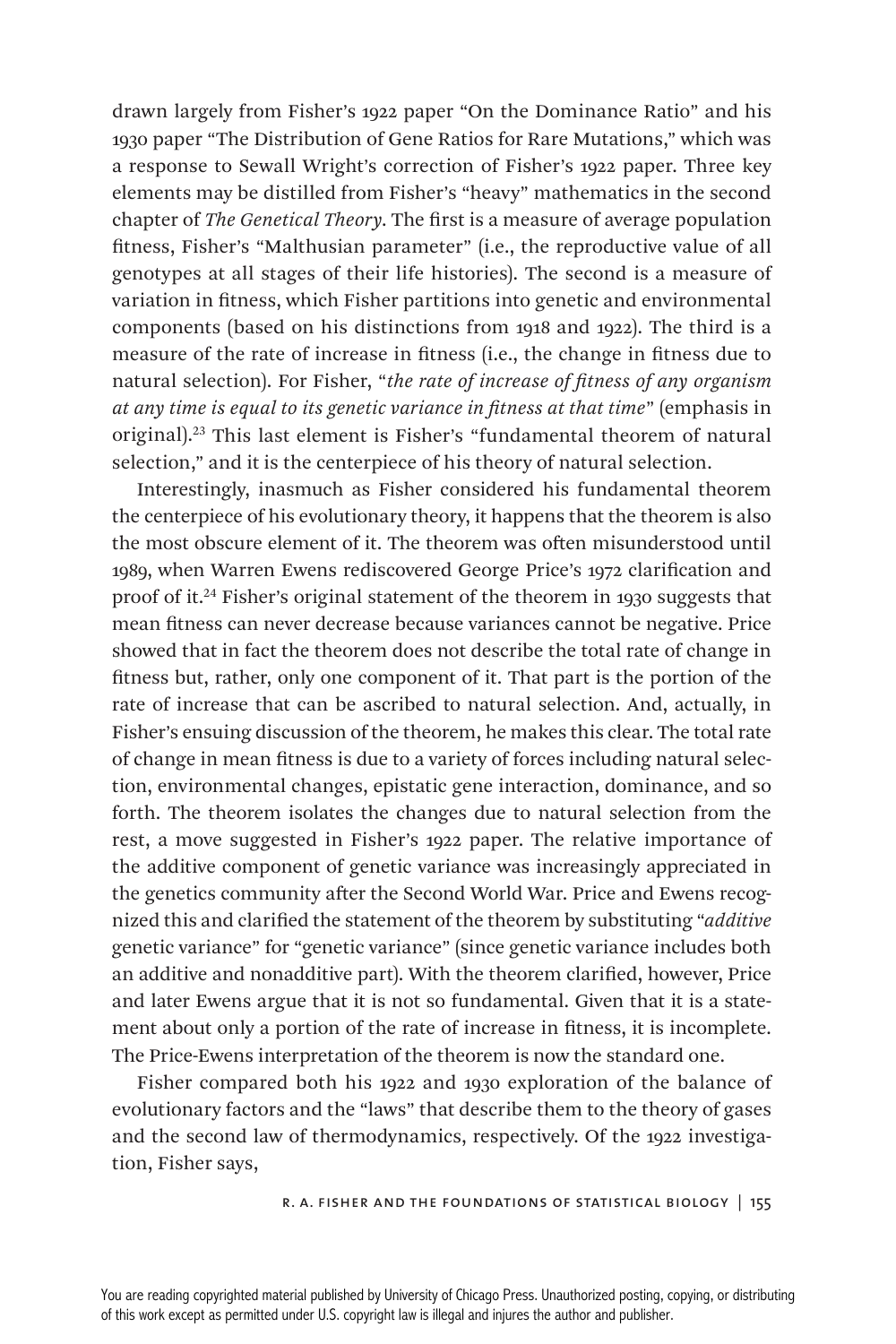the investigation of natural selection may be compared to the analytic treatment of the Theory of Gases, in which it is possible to make the most varied assumptions as to the accidental circumstances, and even the essential nature of the individual molecules, and yet to develop the natural laws as to the behavior of gases, leaving but a few fundamental constants to be determined by experiment.25

He continues the analogy in 1930, adding that

the fundamental theorem . . . bears some remarkable resemblances to the second law of thermodynamics. Both are properties of populations, or aggregates, true irrespective of the nature of the units which compose them; both are statistical laws; each requires the constant increase in a measurable quantity, in the one case the entropy of the physical system and in the other the fitness  $\dots$  of a biological population... Professor Eddington has recently remarked that "The law that entropy always increases— the second law of thermodynamics— holds, I think, the supreme position among the laws of nature." It is not a little instructive that so similar a law should hold the supreme position among the biological sciences.26

The received view of these comparisons is that Fisher's interests in physics and mathematics led him to look for biological analogs.27 No doubt this is part of the story. However, a more plausible interpretation of the comparison comes from treating Fisher's 1918, 1922, and 1930 works as one long argument. If we do so, we find that Fisher's strategy in synthesizing Darwinian natural selection with the principles of Mendelian heredity was to defend, against its critics, selection as an evolutionary cause under Mendelian principles. Following this argument strategy, Fisher built his genetic theory of natural selection piecemeal, or from the bottom up. That is, Fisher worked to justify the claim of his fundamental theorem by constructing plausible arguments about the precise balance of evolutionary factors. Thus, his piecemeal consideration of the interaction between dominance, gene interaction, genetic drift, mutation, selection, etc. led to his theorem. It was not, at least not primarily, the search for biological analogues to physical models and laws that underwrites the theorem.

No one has thought that Fisher's contribution to evolutionary genetics was less than groundbreaking. Rather, precisely what Fisher established, its nature and scope, and exactly how he did so, has been less than clear. With Fisher's work on variance in 1918, his work on the balance of factors in evo-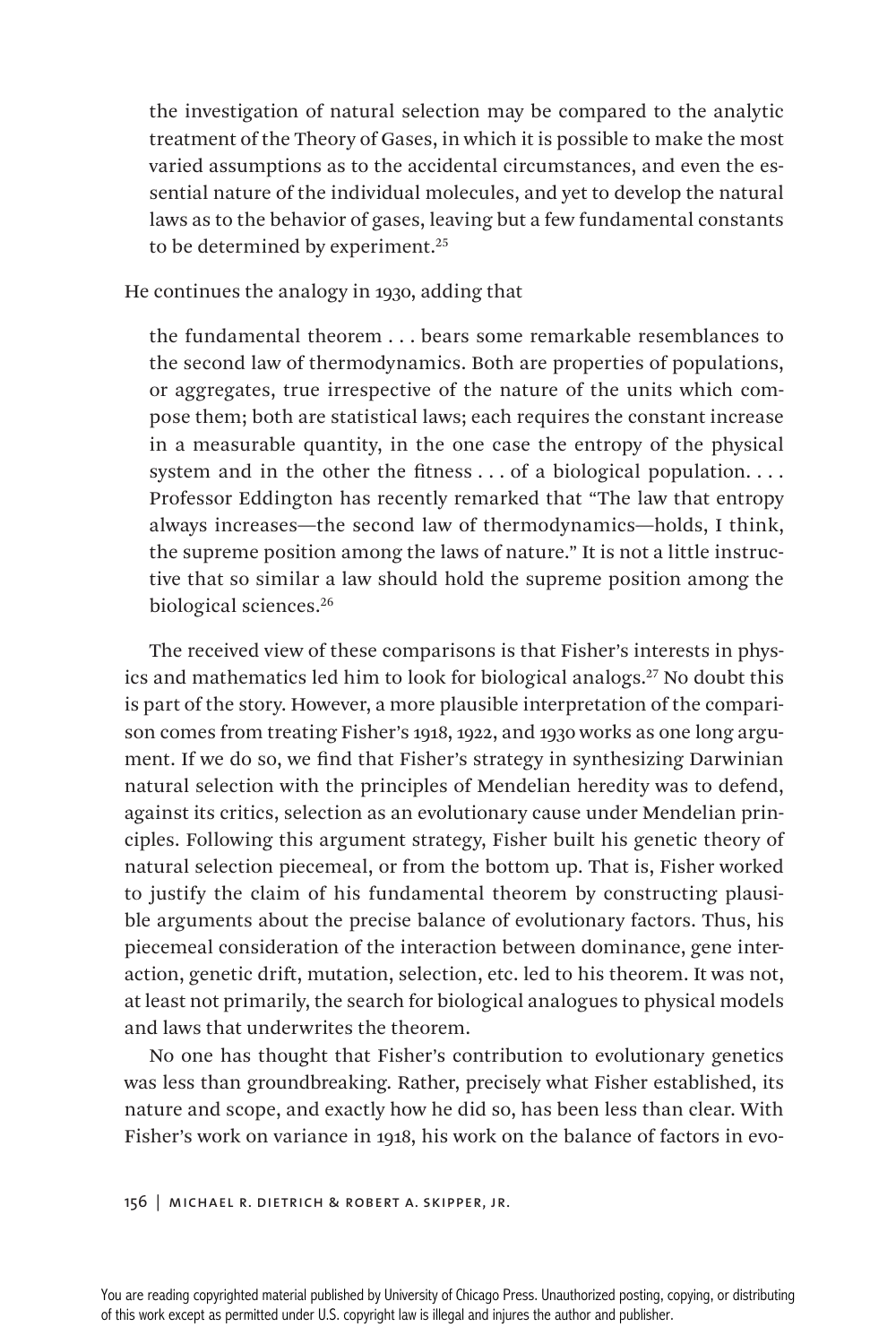lution in 1922, and his fundamental theorem of natural selection in 1930, we have a unified argument setting aside pervasive anti-Darwinism, originating a new mathematical approach to the evolution of populations, and establishing the very essence of natural selection.

*The Genetical Theory* sealed Fisher's reputation as a biologist. In 1933, he succeeded Karl Pearson as the Galton professor at University College London. His work on mathematics had earned him a place in the Royal Society in 1928. His 1925 book, *Statistical Methods for Research Workers*, was changing the way experimental biology could be conceived.

### **conclusion**

R. A. Fisher made extraordinary contributions to the mathematical foundations of statistics, statistical methods for experimentation, and the creation of population and evolutionary genetics. When combined with his strong belief in the social value of eugenics, the range of Fisher's interests pose a serious challenge to historians who would like to make sense of how one person could simultaneously pursue such disparate topics and make such important contributions to each. Fisher's daughter and biographer, Joan Fisher Box, offered separate chapters tracing simultaneous trajectories through his mathematics, statistics, genetics, and eugenics.<sup>28</sup> Other historians treat Fisher's interests in isolation from each other, and in doing so cast themselves in sharp contrast to historians who see Fisher's interests as mutually informed.29 Having posed the question of how nonbiological training can foster innovation in the life sciences, we find ourselves seeking points of intersection in Fisher's work. These intersections are plentiful, but what were the historical conditions that allowed Fisher to find success in these intersections?

We claim that patronage and persistence played crucial roles in allowing Fisher to successfully bring his mathematical and statistical perspectives into biology. The patronage of Leonard Darwin early in his career facilitated the publication of Fisher's seminal 1918 paper on the correlation of relatives, and supported his work at the intersection of biology, eugenics, and statistics. At the same time, Fisher's personality allowed him to stubbornly persist in the face of Pearson's criticism and later opposition. Fisher's willingness to engage in a dispute and to oppose Pearson and the entrenched views on inverse probability were crucial in the history of his development of the foundations for theoretical statistics, on the one hand, and the methods of estimation and experimentation crucial to biology and evolutionary genetics, more specifically.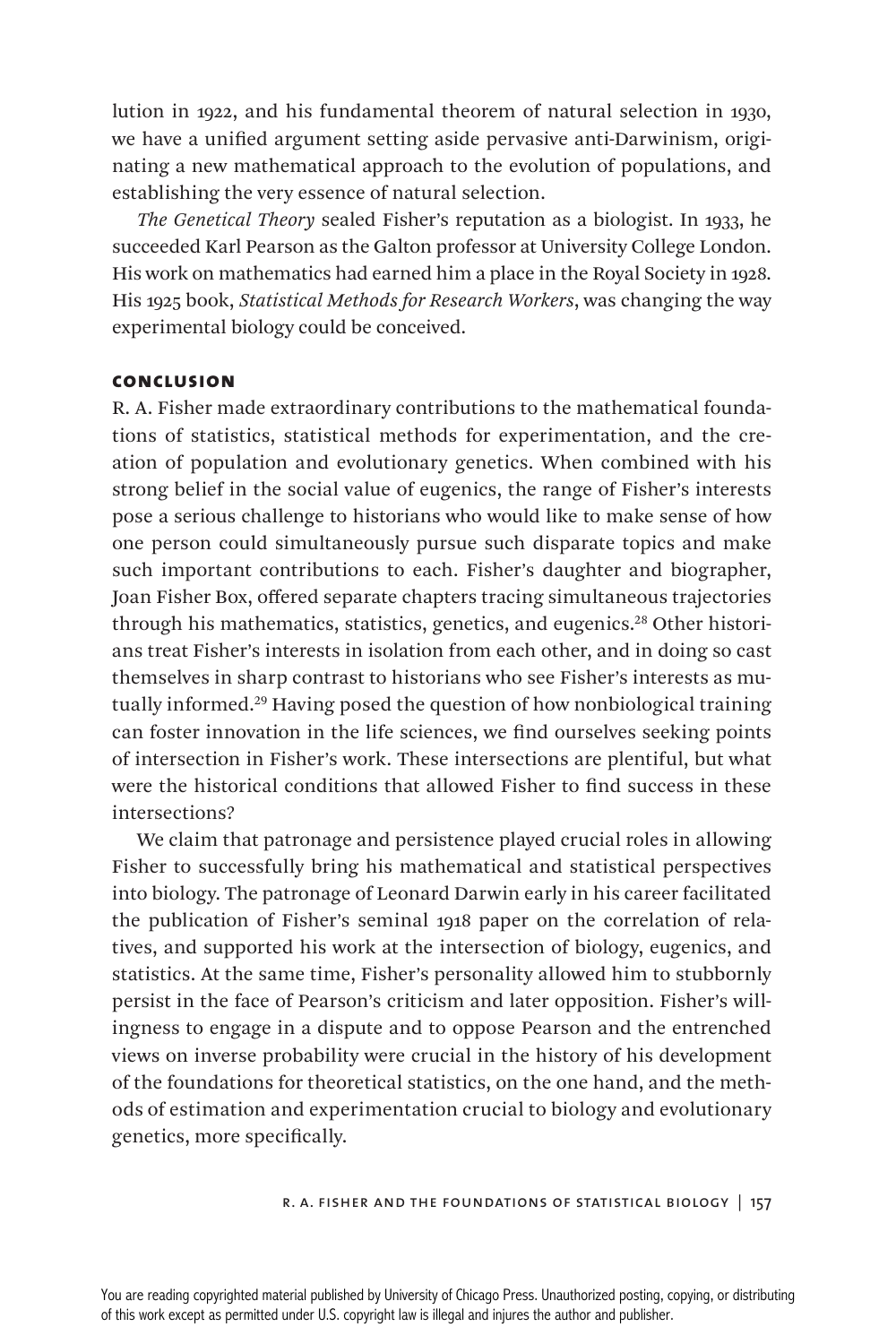We do not wish to claim that the success of Fisher's contributions are solely the result of patronage or Fisher's personal advocacy. Their value and utility were recognized by many. In the case of experimental design and statistical inference, Fisher's work found an eager audience among agricultural experts around the world following the path of Mendelism in an age of faith in scientific progress.<sup>30</sup> However, intellectual worth alone did not overcome the barriers set by Pearson and other statisticians. Fisher's results were innovative, but the intersection of statistics, genetics, eugenics, and evolution was not an empty niche waiting to be filled. It took time for Fisher's early work to gain acceptance among the statistical and scientific communities. What allowed him to continue to innovate in statistical biology was the support of individuals, like Leonard Darwin, and institutions like Rothamsted, where his methodological insights more readily produced new results for field researchers.

#### further reading

Box, Joan Fisher. *R. A. Fisher: The Life of a Scientist*. New York: John Wiley, 1978.

Fisher, R. A. *The Genetical Theory of Natural Selection*. Oxford: Oxford University Press, 1930.

Fisher, R. A. "Statistical Methods in Genetics," *Heredity* 6 (1952), 1-12.

Mackenzie, Donald A. *Statistics in Britain, 1865*–*1930: The Social Construction of*  Scientific Knowledge. Edinburgh: Edinburgh University Press, 1981.

#### **NOTES**

1. R. A. Fisher, "Statistical Methods in Genetics," *Heredity* 6 (1952), 1-12.

2. Fisher, "Statistical Methods in Genetics," 4.

3. R. A. Fisher, "The Re nais sance of Darwinism," *Listener* 37 (1947), 1000, 1009.

4. Joan Fisher Box, *R. A. Fisher: The Life of a Scientist* (New York: John Wiley, 1978), p. 22.

5. Francis Galton, *Hereditary Genius: An Inquiry into Its Laws and Consequences* (London: Macmillan, 1869).

6. For more on British eugenics, see Donald Mackenzie, "Eugenics in Britain," *Social Studies of Science* 6 (1976), 499– 532; Lyndsay A. Farrall, *The Origins and Growth of the En glish Eugenics Movement, 1865*–*1925* (New York: Garland Publishing, 1985); Pauline Mazumdar, *Eugenics, Human Genetics, and Human Failings: The Eugenics Society, Its Source and Its Critics in Britain* (London: Routledge, 1992).

7. Box, *R. A. Fisher*; Donald A. Mackenzie, *Statistics in Britain, 1865*–*1930: The Social Construction of Scientific Knowledge* (Edinburgh: Edinburgh University Press, 1981).

8. William B. Provine, *The Origins of Theoretical Population Genetics* (Chicago: University of Chicago Press, 1971); Kyung-Man Kim, *Explaining Scientific Consensus:* The Case of Mendelian Genetics (New York: Guilford Press, 1994).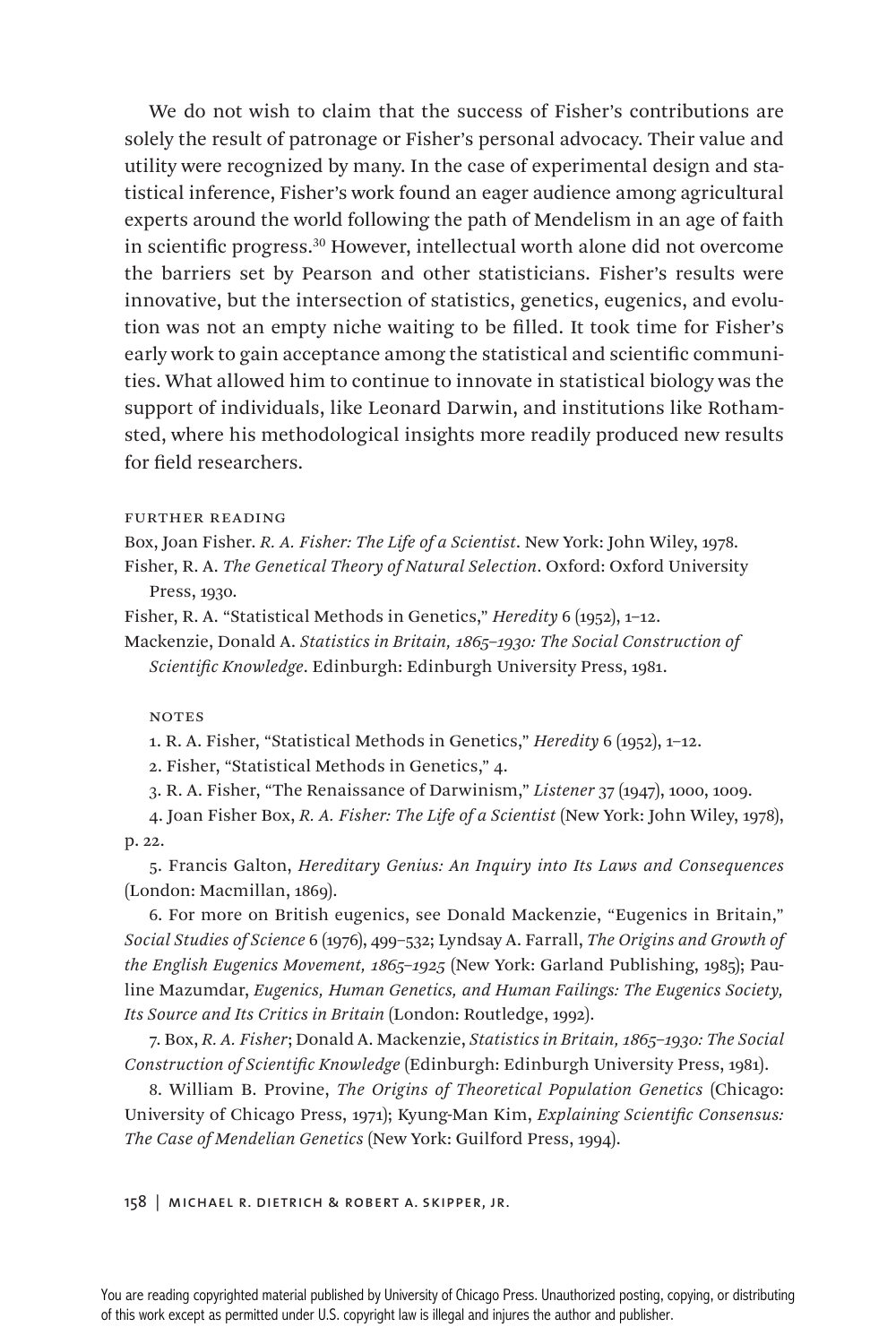9. R. A. Fisher, "Mendelism and Biometry (1911)," in J. H. Bennett, editor, *Natural Selection, Heredity, and Eugenics: Including Selected Correspondence of R. A. Fisher with Leonard Darwin and Others* (Oxford: Oxford University Press, 1983), p. 57.

10. R. A. Fisher, "On an Absolute Criterion for Fitting Frequency Curves," *Messenger of Mathematics* 41 (1912), 155– 160.

11. John Aldrich, "R. A. Fisher and the Making of Maximum Likelihood, 1912– 1922," *Statistical Science* 12 (1997), 162– 176, 163.

12. Aldrich, "R. A. Fisher and the Making of Maximum Likelihood," 162.

13. Box, *R. A. Fisher*, 75– 76.

14. Stephen Stigler, "How Ronald Fisher Became a Mathematical Statistician," *Mathematics and Social Sciences* 44 (2006), 23-30; R. A. Fisher, "On the Mathematical Foundations of Theoretical Statistics," *Philosophical Transactions of the Royal Society A* 222 (1922), 309– 368.

15. Stigler, "How Ronald Fisher Became a Mathematical Statistician."

16. Box, *R. A. Fisher*, 49.

17. Box, *R. A. Fisher*, 51-52.

18. R. A. Fisher, *Statistical Methods for Research Workers* (Edinburgh: Oliver and Boyd, 1925).

19. Box, *R. A. Fisher*, 130-131; see Diane Paul and Barbara Kimmelman, "Mendel in America: Theory and Practice, 1900– 1919," in *The American Development of Biology*, R. Rainger, K. Benson, and J. Maienschein, editors (New Brunswick, NJ: Rutgers University Press, 1988), pp. 281-310.

20. R. A. Fisher, "The Correlation of Relatives on the Supposition of Mendelian Inheritance," *Royal Society of Edinburgh* 52 (1918), 399– 433, 399.

21. R. A. Fisher, "On the Dominance Ratio," *Proceedings of the Royal Society of Edinburgh* 42 (1922), 321-341, 334.

22. R. A Fisher, *The Genetical Theory of Natural Selection* (Oxford: Oxford University Press, 1930). Released in a revised second edition in 1958 from Dover Publications, and released in a variorum edition by Oxford University Press in 1999 edited by J. H. Bennett; J. B. S. Haldane, *The Causes of Evolution* (London: Longmans, 1932); Sewall Wright, "Evolution in Mendelian Populations," *Genetics* 16 (1931), 7-159; Sewall Wright, "The Roles of Mutation, Inbreeding, Crossbreeding and Selection in Evolution," *Proceedings of the Sixth Annual Congress of Genetics* (1932), 356-366.

23. Fisher, *Ge ne tical Theory*, 37.

24. Warren Ewens, "An Interpretation and Proof of the Fundamental Theorem of Natural Selection," *Theoretical Population Biology* 36 (1989), 167– 180; G. R. Price, "Fisher's 'Fundamental Theorem' Made Clear," Annals of Human Genetics 36 (1972), 129–140.

25. Fisher, "On the Dominance Ratio," 334.

26. Fisher, *Ge ne tical Theory*, 11.

27. Provine, *The Origins of Theoretical Population Ge ne tics*; Jean Gayon, *Darwinism's Struggle for Survival: Heredity and the Hypothesis of Natural Selection* (Cambridge:

r. a. fisher and the foundations of statistical biology | 159

You are reading copyrighted material published by University of Chicago Press. Unauthorized posting, copying, or distributing of this work except as permitted under U.S. copyright law is illegal and injures the author and publisher.